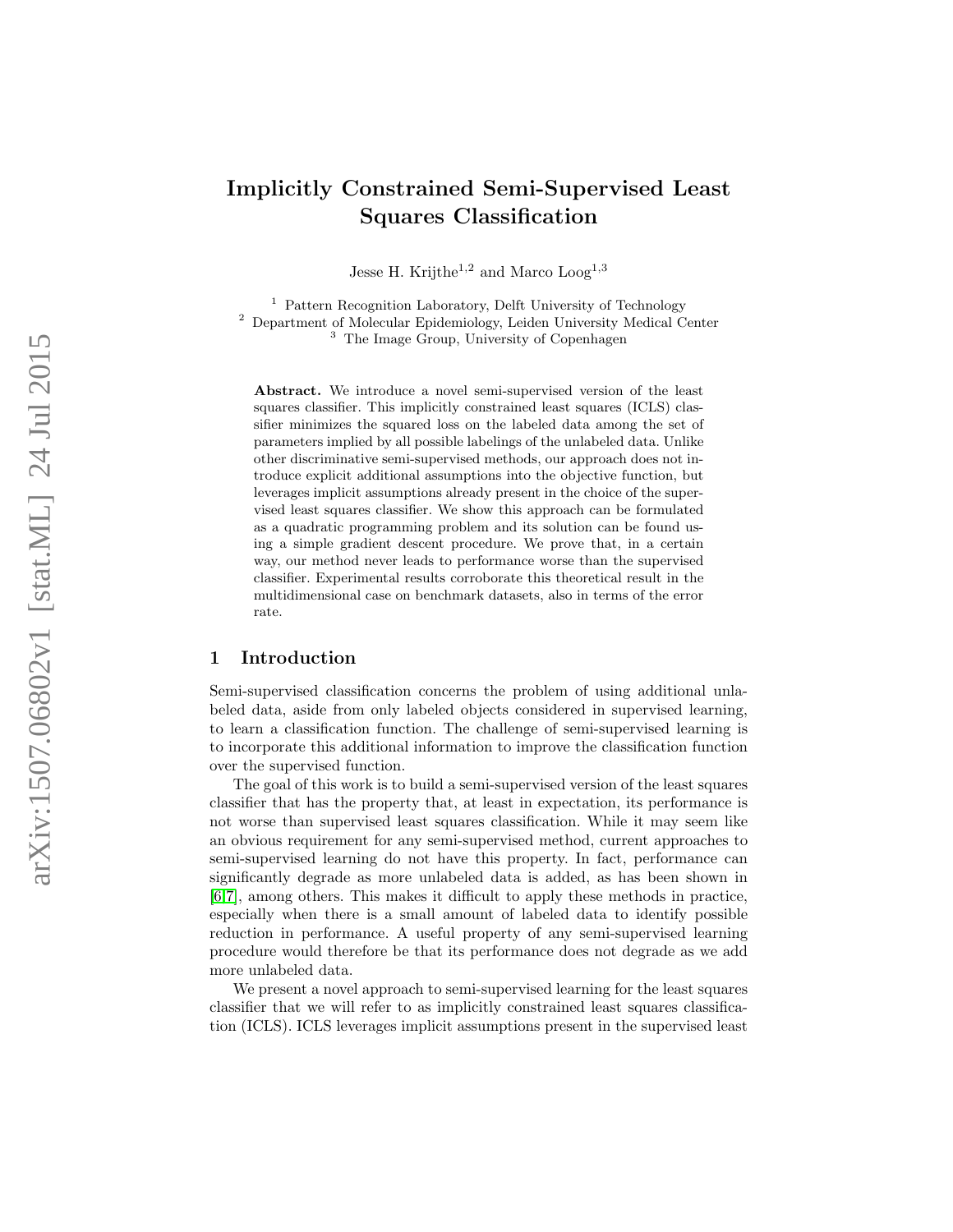squares classifier to construct a semi-supervised version. This is done by minimizing the supervised loss function subject to the constraint that the solution has to correspond to the solution of the least squares classifier for some labeling of the unlabeled objects. Through this formulation, we exploit constraints inherent in the choice of the supervised classifier whereas current state-of-theart semi-supervised learning approaches typically rely on imposing additional extraneous, and possibly incorrect, assumptions [\[19,](#page-11-2)[20\]](#page-11-3).

This work considers a semi-supervised version of the supervised least squares classifier, in which classes are encoded as numerical outputs after which a linear regression model is applied (see section [3.1\)](#page-2-0). By placing a threshold on the output of this model, one can use it to predict class labels. In a different neural network formulation, this classifier is also known as Adaline [\[22\]](#page-11-4). There are several reasons why the least squares classifier is a particularly interesting classifier to study: First of all, the least squares classifier is a discriminative classifier. Some have claimed semi-supervised learning without additional assumptions is impossible for discriminative classifiers [\[19](#page-11-2)[,20\]](#page-11-3). Our results show this may not strictly hold. Secondly, as we will show in section [3.2,](#page-3-0) the closed-form solution for the supervised least squares classifier allows us to study its theoretical properties. Moreover, using the closed-form solution we can rewrite our semi-supervised approach as a quadratic programming problem, which can be solved through a simple gradient descent with boundary constraints. Lastly, least squares classification is a useful and adaptable classification technique allowing for straightforward use of, for instance, regularization, sparsity penalties or kernelization [\[8,](#page-11-5)[18](#page-11-6)[,16,](#page-11-7)[21\]](#page-11-8). Using these formulations, it has been shown to be competitive with state-of-the-art methods based on loss functions other than the squared loss [\[18\]](#page-11-6) as well as computationally efficient on large datasets [\[3\]](#page-10-0).

The main contributions of this paper are

- A novel convex formulation for robust semi-supervised learning using squared loss (Equation [\(5\)](#page-3-1))
- A proof that this procedure never reduces performance in terms of the squared loss for the 1-dimensional case (Theorem [1\)](#page-4-0)
- An empirical evaluation of the properties of this classifier (Section [5\)](#page-6-0)

We start with a discussion of related work after which we introduce our semisupervised version of the least squares classifier. In Sections [4](#page-4-1) and [5,](#page-6-0) we study the non-degradation property of this method both theoretically and by considering the method's behaviour on benchmark datasets. In the final sections we discuss the results and conclude.

# 2 Related Work

Many diverse semi-supervised learning techniques have been proposed [\[5,](#page-11-9)[23\]](#page-11-10). Most of these techniques rely on introducing useful assumptions that link information about the distribution of the features  $P_X$  to the posterior of the classes  $P_{Y|X}$ . Some have argued unlabeled data can only help if  $P_X$  and  $P_{Y|X}$  are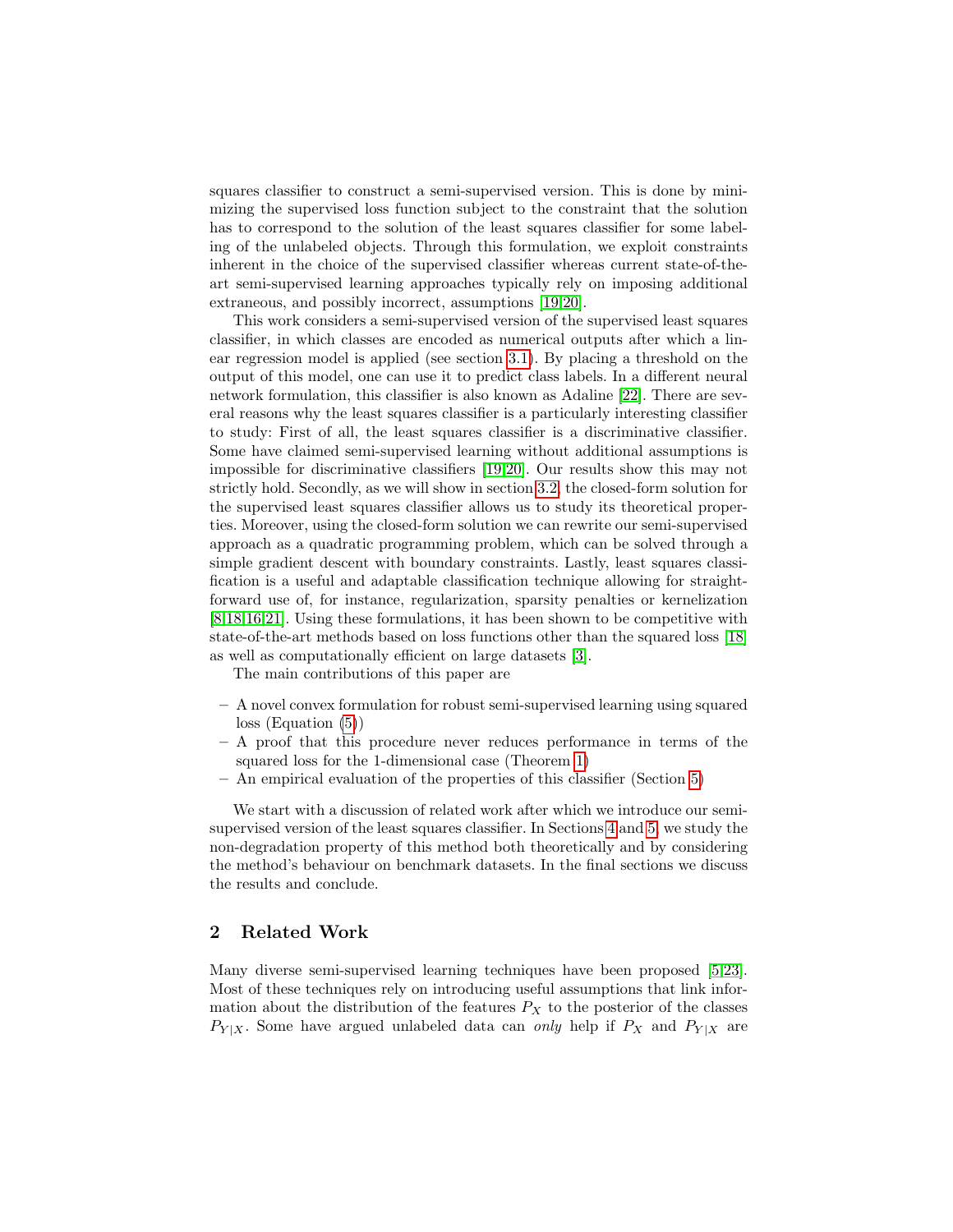somehow linked through one of these assumptions [\[20\]](#page-11-3). While these methods have proven successful in particular applications, such as document classification [\[14\]](#page-11-11), it has also been observed that these techniques may give performance worse than their supervised counterparts, see [\[6](#page-11-0)[,7\]](#page-11-1), among others. In these cases, disregarding the unlabeled data would lead to better performance.

The method considered in our work is different from most previous work in semi-supervised learning in that it is inherently robust against this decrease in performance. We show that one does not need extrinsic assumptions for semisupervised learning to work. In fact, such assumptions may actually be at the root of the problem: clearly if such an additional assumption is correct, the semi-supervised classifier can gain from it, but if the assumption is incorrect, degraded performance may ensue. What we will leverage in our approach are the implicit assumptions that are, in a sense, intrinsic to the supervised least squares classifier. This work is in line with the proposal of [\[12,](#page-11-12)[11\]](#page-11-13) which set out to improve likelihood based classifiers in a similar way. Our approach, however, does not rely on explicitly formulating the intrinsic constraints on the estimated parameters. Moreover, our approach allows for theoretical analysis of the nondeterioration of the performance of the procedure.

Another attempt to construct a robust semi-supervised version of a supervised classifier has been made in [\[10\]](#page-11-14), which introduces the safe semi-supervised support vector machine (S4VM). This method is an extension of semi-supervised SVM [\[2\]](#page-10-1) which constructs a set of low-density decision boundaries with the help of the additional unlabeled data, and chooses the decision boundary, which, even in the worst-case, gives the highest gain in performance over the supervised solution. If the low-density assumption holds, it can be proven this procedure increases classification accuracy over the supervised solution. The main difference with the method considered in this paper, however, is that we make no such additional assumptions. We show that even without such assumptions, robust improvements are possible for the least squares classifier.

## 3 Method

#### <span id="page-2-0"></span>3.1 Supervised Multivariate Least Squares Classification

Least squares classification [\[8](#page-11-5)[,18\]](#page-11-6) is the direct application of well-known ordinary least squares regression to a classification problem. A linear model is assumed and the parameters are minimized under squared loss. Let **X** be an  $L \times (d+1)$ design matrix with L rows containing vectors of length equal to the number of features d plus a constant feature to encode the intercept. Vector y denotes an  $L \times 1$  vector of class labels. We encode one class as 0 and the other as 1. The multivariate version of the empirical risk function for least squares regression is given by

<span id="page-2-1"></span>
$$
\hat{R}(\boldsymbol{\beta}) = \frac{1}{n} \left\| \mathbf{X}\boldsymbol{\beta} - \mathbf{y} \right\|_2^2 \tag{1}
$$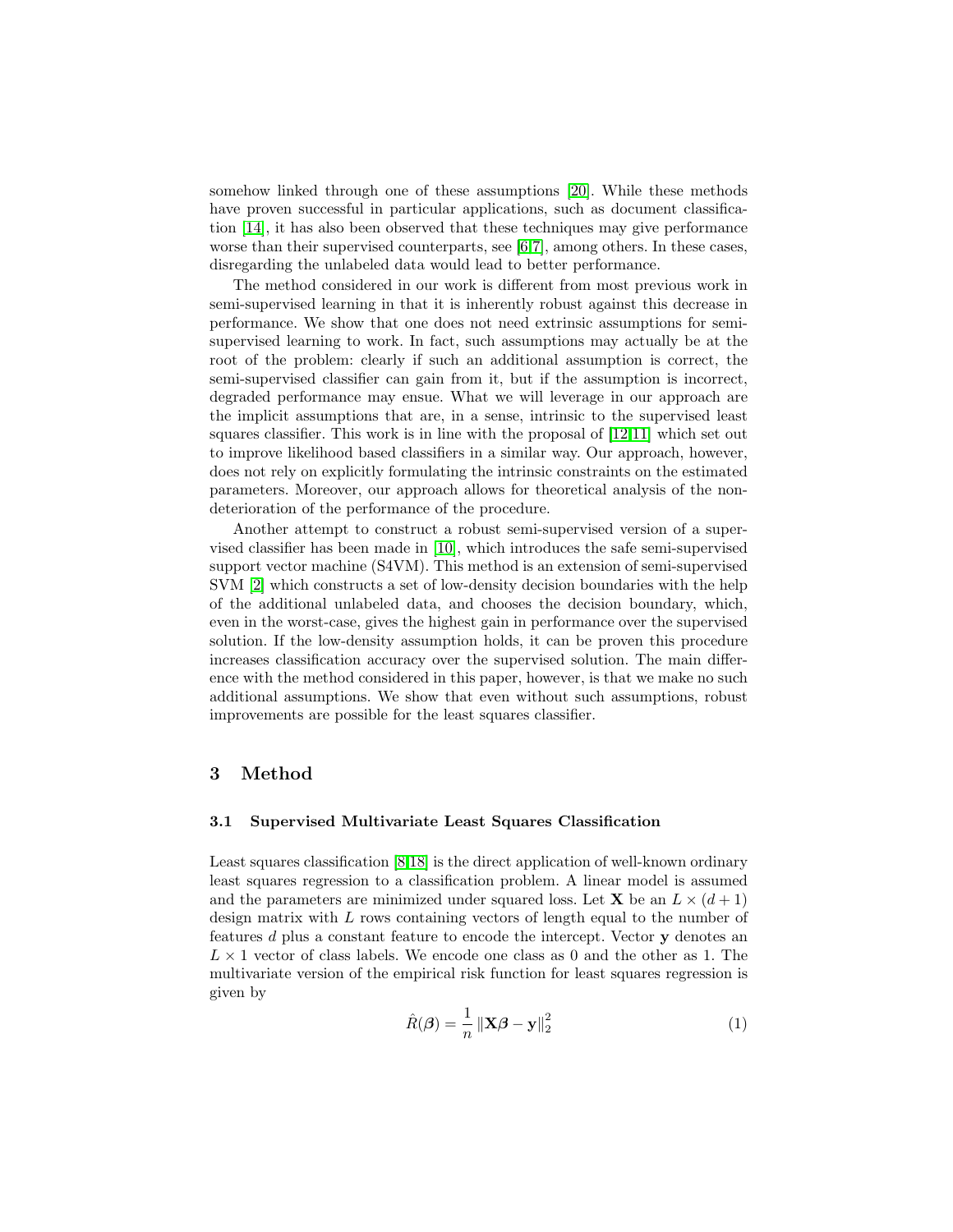The well known closed-form solution for this problem is found by setting the derivative with respect to  $\beta$  equal to 0 and solving for  $\beta$ , giving:

<span id="page-3-2"></span>
$$
\hat{\boldsymbol{\beta}} = \left(\mathbf{X}^T \mathbf{X}\right)^{-1} \mathbf{X}^T \mathbf{y} \tag{2}
$$

In case  $X^T X$  is not invertible (for instance when  $n < (d+1)$ ), a pseudo-inverse is applied. As we will see, the closed form solution to this problem will enable us to formulate our semi-supervised learning approach in terms of a standard quadratic programming problem, which is easy to optimize.

#### <span id="page-3-0"></span>3.2 Implicitly Constrained Least Squares Classification

In the semi-supervised setting, apart from a design matrix  $\bf{X}$  and target vector  $\bf{y}$ , an additional set of measurements  $\mathbf{X}_u$  of size  $U \times (d+1)$  without a corresponding target vector  $\mathbf{y}_u$  is given. In what follows,  $\mathbf{X}_e = \left[\mathbf{X}^T \; \mathbf{X}_u^T\right]^T$  denotes the extended design matrix which is simply the concatenation of the design matrices of the labeled and unlabeled objects.

In the implicitly constrained approach, we propose that a sensible solution to incorporate the additional information from the unlabeled objects is to search within the set of classifiers that can be obtained by all possible labelings  $y_u$ , for the one classifier that minimizes the supervised empirical risk function [\(1\)](#page-2-1). This set,  $\mathcal{C}_{\beta}$ , is formed by the  $\beta$ 's that would follow from training supervised classifiers on all (labeled and unlabeled) objects going through all possible soft labelings for the unlabeled samples, i.e., using all  $y_u \in [0,1]^U$ . Since these supervised solutions have a closed form, this can be written as:

$$
\mathcal{C}_{\beta} := \left\{ \beta = \left( \mathbf{X}_{e}^{\top} \mathbf{X}_{e} \right)^{-1} \mathbf{X}_{e}^{\top} \begin{bmatrix} \mathbf{y} \\ \mathbf{y}_{u} \end{bmatrix} : \mathbf{y}_{u} \in [0, 1]^{U} \right\}
$$
(3)

This constrained region  $\mathcal{C}_{\beta}$ , combined with the supervised loss that we want to optimize in equation [\(1\)](#page-2-1), gives the following definition for implicitly constrained semi-supervised least squares classification:

$$
\underset{\beta \in \mathbb{R}^{d+1}}{\text{argmin}} \quad \frac{1}{n} ||\mathbf{X}\beta - \mathbf{y}||^2
$$
\n
$$
\text{subject to} \quad \beta \in \mathcal{C}_{\beta}
$$
\n
$$
(4)
$$

Since  $\beta$  is fixed for a particular choice of  $y_u$  and has a closed form solution, we can rewrite the minimization problem in terms of  $y_u$  instead of  $\beta$ :

<span id="page-3-1"></span>
$$
\underset{\mathbf{y}_{u}}{\text{argmin}} \qquad \frac{1}{n} \left\| \mathbf{X} \left( \mathbf{X}_{e}^{\top} \mathbf{X}_{e} \right)^{-1} \mathbf{X}_{e}^{\top} \begin{bmatrix} \mathbf{y} \\ \mathbf{y}_{u} \end{bmatrix} - \mathbf{y} \right\|_{2}^{2}
$$
\n
$$
\text{subject to} \qquad \qquad \mathbf{y}_{u} \in [0, 1]^{U}
$$
\n
$$
(5)
$$

Solving for  $y_u$  gives a labeling that we can use to construct the semi-supervised classifier using equation [\(2\)](#page-3-2) by considering the imputed labels as the labels for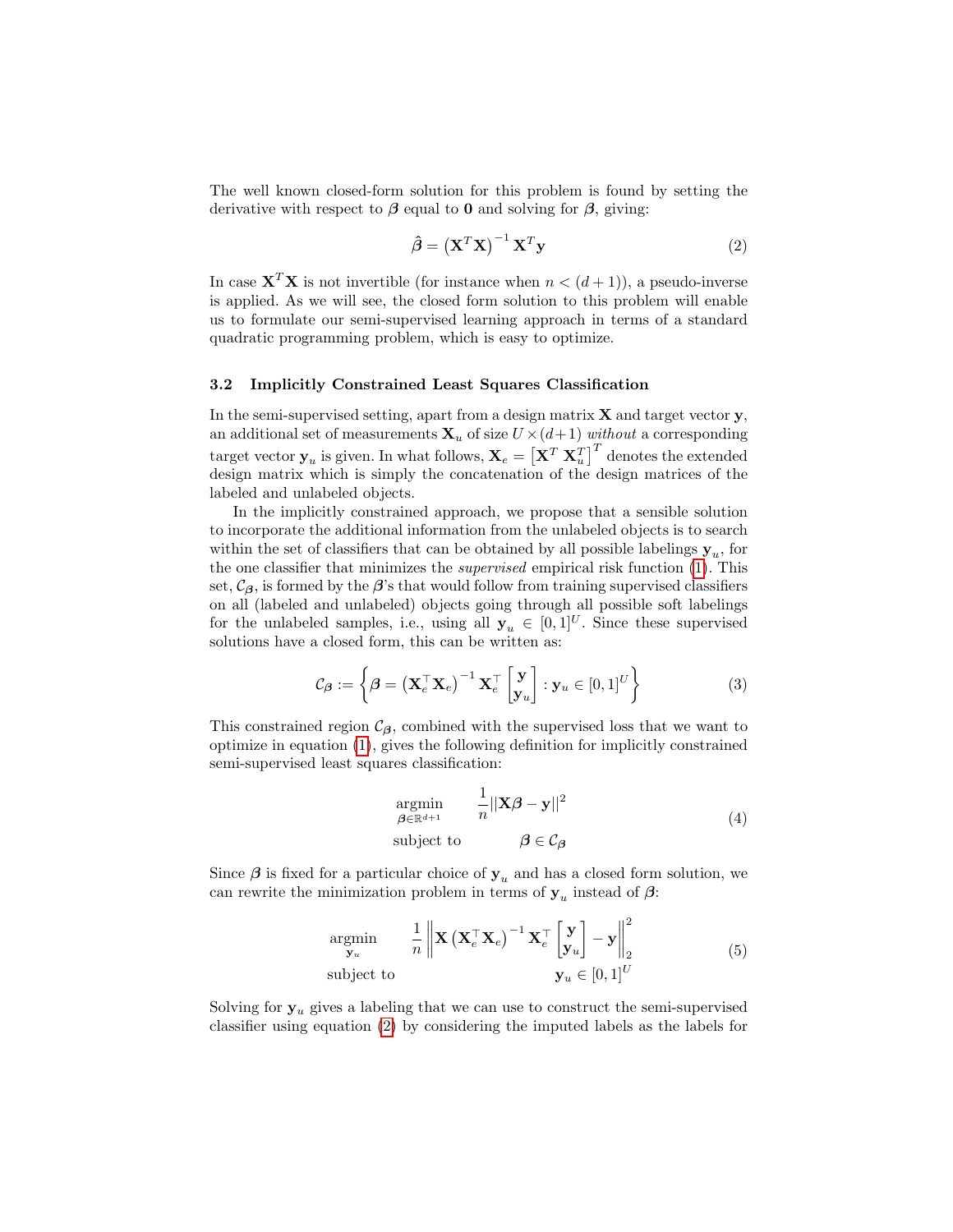the unlabeled data. The problem defined in equation [\(5\)](#page-3-1), is a standard quadratic programming problem. Due to the simple box constraints on the unknown labels this can be solved efficiently using a quasi-Newton approach that takes into account the simple  $[0, 1]$  bounds, such as L-BFGS-B  $[4]$ .

# <span id="page-4-1"></span>4 Theoretical Results

We will examine this procedure by considering it in a simple, yet illustrative setting. In this case we will, in fact, prove this procedure will *never* give worse performance than the supervised solution. Consider the case where we have just one feature  $x$ , a limited set of labeled instances and assume we know the probability density function of this feature  $f_X(x)$  exactly. This last assumption is similar to having unlimited unlabeled data. We consider a linear model with no intercept:  $y = x\beta$  where y is set as 0 for one class and 1 for the other. For new data points, estimates  $\hat{y}$  can be used to determine the predicted label of an object by using a threshold set at, for instance, 0.5.

The expected squared loss, or risk, for this model is given by:

<span id="page-4-2"></span>
$$
R^*(\beta) = \sum_{y \in \{0,1\}} \int_{-\infty}^{\infty} (x\beta - y)^2 f_{X,Y}(x, y) dx
$$
 (6)

Where  $f_{X,Y} = P(y|x) f_X(x)$ . We will refer to this as the joint density of X and Y. Note, however, that this is not strictly a density, since it deals with the joint distribution over a continuous X and a discrete Y. The optimal solution  $\beta^*$  is given by the  $\beta$  that minimizes this risk:

<span id="page-4-0"></span>
$$
\beta^* = \operatorname*{argmin}_{\beta \in \mathbb{R}} R^*(\beta) \tag{7}
$$

We will show the following result:

**Theorem 1.** Given a linear model without intercept,  $y = x\beta$ , and  $f_X(x)$  known, the estimate obtained through implicitly constrained least squares always has an equal or lower risk than the supervised solution:

$$
R^*(\hat{\beta}_{semi}) \le R^*(\hat{\beta}_{sup})
$$

*Proof.* Setting the derivative of [\(6\)](#page-4-2) with respect to  $\beta$  to 0 and rearranging we get:

<span id="page-4-3"></span>
$$
\beta = \left(\int_{-\infty}^{\infty} x^2 f_X(x) dx\right)^{-1} \sum_{y \in \{0,1\}} \int_{-\infty}^{\infty} xy f_{X,Y}(x, y) dx \tag{8}
$$

$$
= \left(\int_{-\infty}^{\infty} x^2 f_X(x) dx\right)^{-1} \int_{-\infty}^{\infty} x f_X(x) \sum_{y \in \{0,1\}} y P(y|x) dx \tag{9}
$$

$$
= \left(\int_{-\infty}^{\infty} x^2 f_X(x) dx\right)^{-1} \int_{-\infty}^{\infty} x f_X(x) \mathbb{E}[y|x] dx \tag{10}
$$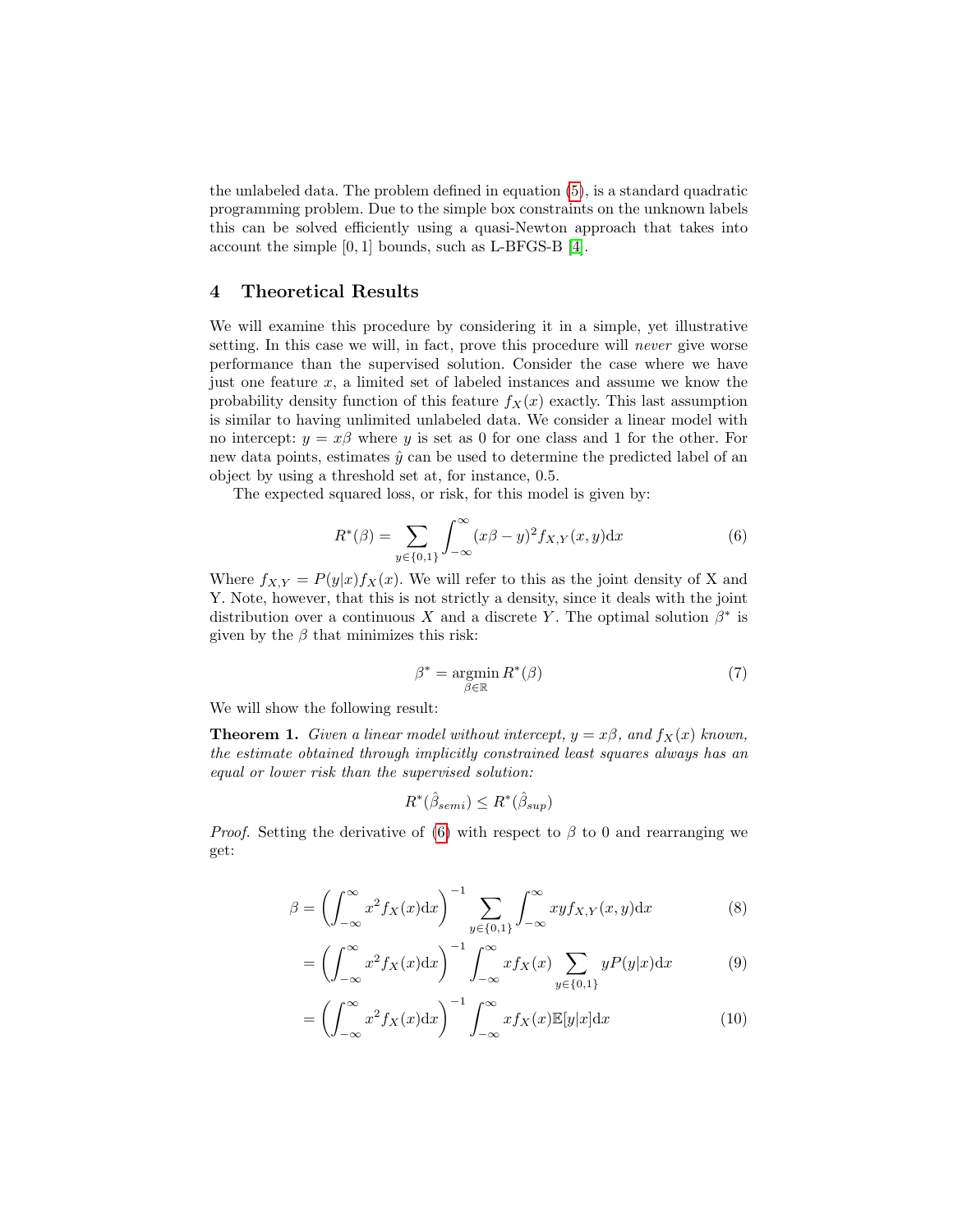

<span id="page-5-0"></span>Fig. 1. An example where implicitly constrained optimization improves performance. The supervised solution  $\hat{\beta}_{sup}$  which minimizes the supervised loss (the solid curve), is not part of the interval of allowed solutions. The solution that minimizes this supervised loss within the allowed interval is  $\beta_{semi}$ . This solution is closer to the optimal solution  $\beta^*$  than the supervised solution  $\hat{\beta}_{sup}$ .

In this last equation, since we assume  $f_X(x)$  as given, the only unknown is the function  $\mathbb{E}[y|x]$ , the expectation of the label y, given x. Now suppose we consider every possible labeling of the unlimited number of unlabeled objects including fractional labels, that is, every possible function where  $\mathbb{E}[y|x] \in [0,1]$ . Given this restriction on  $\mathbb{E}[y|x]$ , the second integral in [\(10\)](#page-4-3) becomes a re-weighted version of the expectation operation  $\mathbb{E}[x]$ . By changing the choice of  $\mathbb{E}[y|x]$  one can vary the value of this integral, but it will always be bounded on an interval on R. It follows that all possible  $\beta$ s also form an interval on R, which we will refer to as the constrained set  $\mathcal{C}_{\beta}$ . The optimal solution has to be in this interval, since it corresponds to a particular but unknown labeling  $\mathbb{E}[y|x]$ . Note from [\(10\)](#page-4-3) that the boundaries of this interval are typically finite, unless the second moment of  $X$  is equal to 0.

Using the set of labeled data, we can construct a supervised solution  $\hat{\beta}_{sup}$ that minimizes the loss on the training set of  $L$  labeled objects, see Figure [1:](#page-5-0)

$$
\hat{\beta}_{sup} = \underset{\beta \in \mathbb{R}}{\operatorname{argmin}} \sum_{i=1}^{L} (x_i \beta - y_i)^2
$$
\n(11)

Now, either this solution falls within the constrained region,  $\hat{\beta}_{sup} \in \mathcal{C}_{\beta}$  or not,  $\hat{\beta}_{sup} \notin \mathcal{C}_{\beta}$ , with different consequences:

- 1. If  $\hat{\beta}_{sup} \in \mathcal{C}_{\beta}$  there is a labeling of the unlabeled points that gives us the same value for  $\beta$ . Therefore, the solution falls within the allowed region and there is no reason to update our estimate. Therefore  $\hat{\beta}_{semi} = \hat{\beta}_{sup}$ .
- 2. Alternatively, if  $\hat{\beta}_{sup} \notin \mathcal{C}_{\beta}$ , the solution is outside of the constrained region (as shown in Figure [1\)](#page-5-0): there is no possible labeling of the unlabeled data that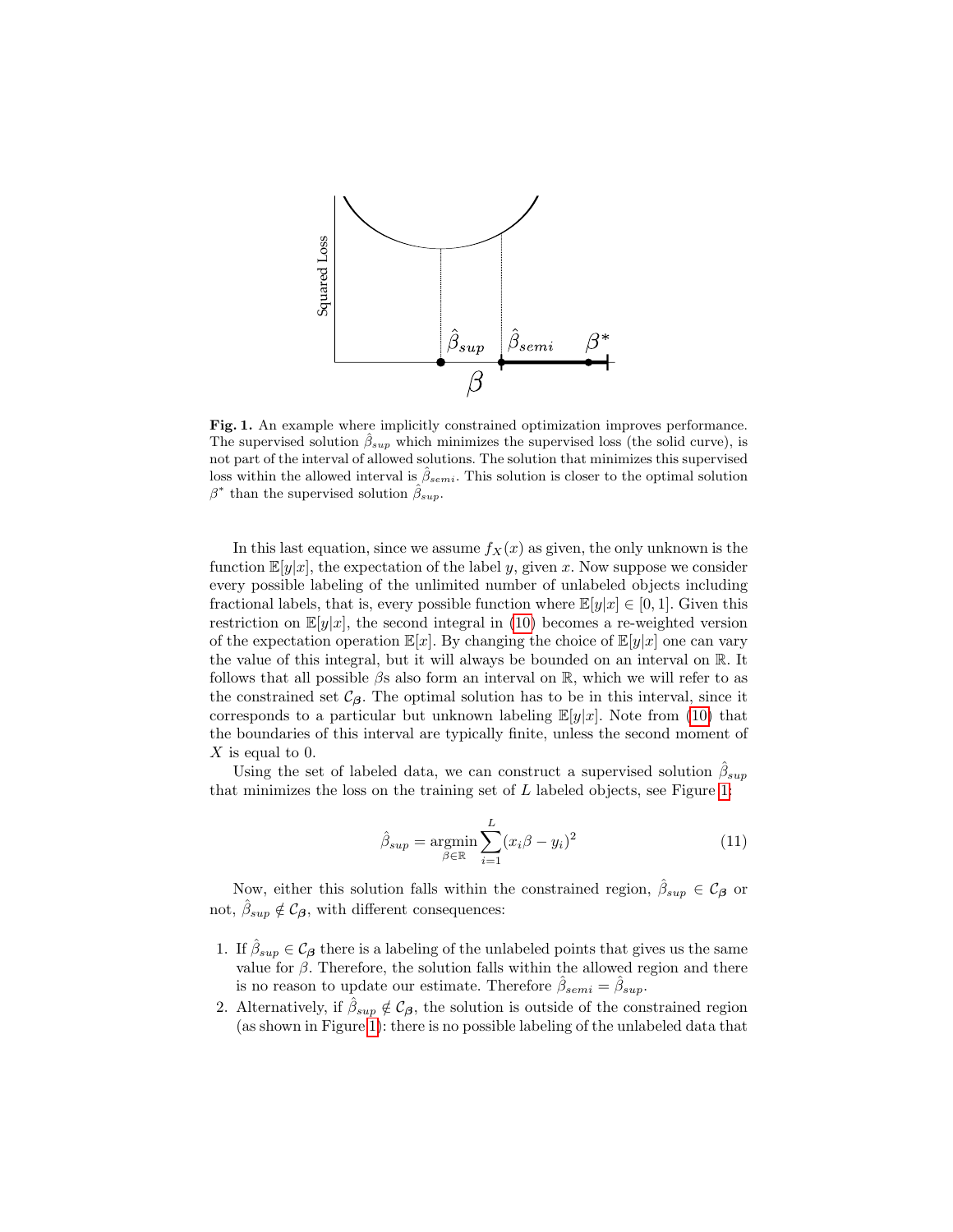will give the same solution as  $\hat{\beta}_{sup}$ . We then update the  $\beta$  to be the  $\beta$  within the constrained region that minimizes the loss on the supervised training set. As can be seen from Figure [1,](#page-5-0) this will be a point on the boundary of the interval. Note that  $\hat{\beta}_{semi}$  is now closer to  $\beta^*$  than  $\hat{\beta}_{sup}$ . Since the true loss function  $R^*(\beta)$  is convex and achieves its minimum in the optimal solution, corresponding to the true labeling, the risk of our semi-supervised solution will always be equal to or lower than the loss of the supervised solution.

Thus, the proposed update either improves the estimate of the parameter  $\beta$ or it does not change the supervised estimate. In no case will the semi-supervised solution be worse than the supervised solution, in terms of the expected squared loss.

## <span id="page-6-0"></span>5 Empirical Results

Since we extended the least squares classifier to the semi-supervised setting, we compare how, for different sizes of the unlabeled sample, our semi-supervised least squares approach fares against supervised least squares classification without the constraints. For comparison we included an alternative semi-supervised approach by applying self-learning to the least squares classifier. In self-learning [\[13\]](#page-11-15), the supervised classifier is updated iteratively by using its class predictions on the unlabeled objects as the labels for the unlabeled objects in the next iteration. This is done until convergence.

A description of the datasets used for our experiments is given in Table [1.](#page-7-0) We use datasets from both the UCI repository [\[1\]](#page-10-3) and from the benchmark datasets proposed by [\[5\]](#page-11-9). While the benchmark datasets proposed in [\[5\]](#page-11-9) are useful, in our experience, the results on these datasets are very homogeneous because of the similarity in the dimensionality and their low Bayes errors. The UCI datasets are more diverse both in terms of the number of objects and features as well as the nature of the underlying problems. Taken together, this collection allows us to investigate the properties of our approach for a wide range of problems.

#### 5.1 Comparison of Learning Curves

We study the behavior of the expected classification error of the ICLS procedure for different sizes for the unlabeled set. This statistic has two desired properties. First of all it should never be higher than the expected classification error of the supervised solution, which is based on only the labeled data. Secondly, the expected classification error should not increase as we add more unlabeled data.

Experiments were conducted as follows. For each dataset, L labeled points were randomly chosen, where we make sure it contains at least 1 object from each of the two classes. With fewer than d samples, the supervised least squares classifier is known to deteriorate in performance as more data is added, a be-havior known as peaking [\[15,](#page-11-16)[17\]](#page-11-17). Since this is not the topic of this work, we will only consider the situation in which the labeled design matrix is of full rank,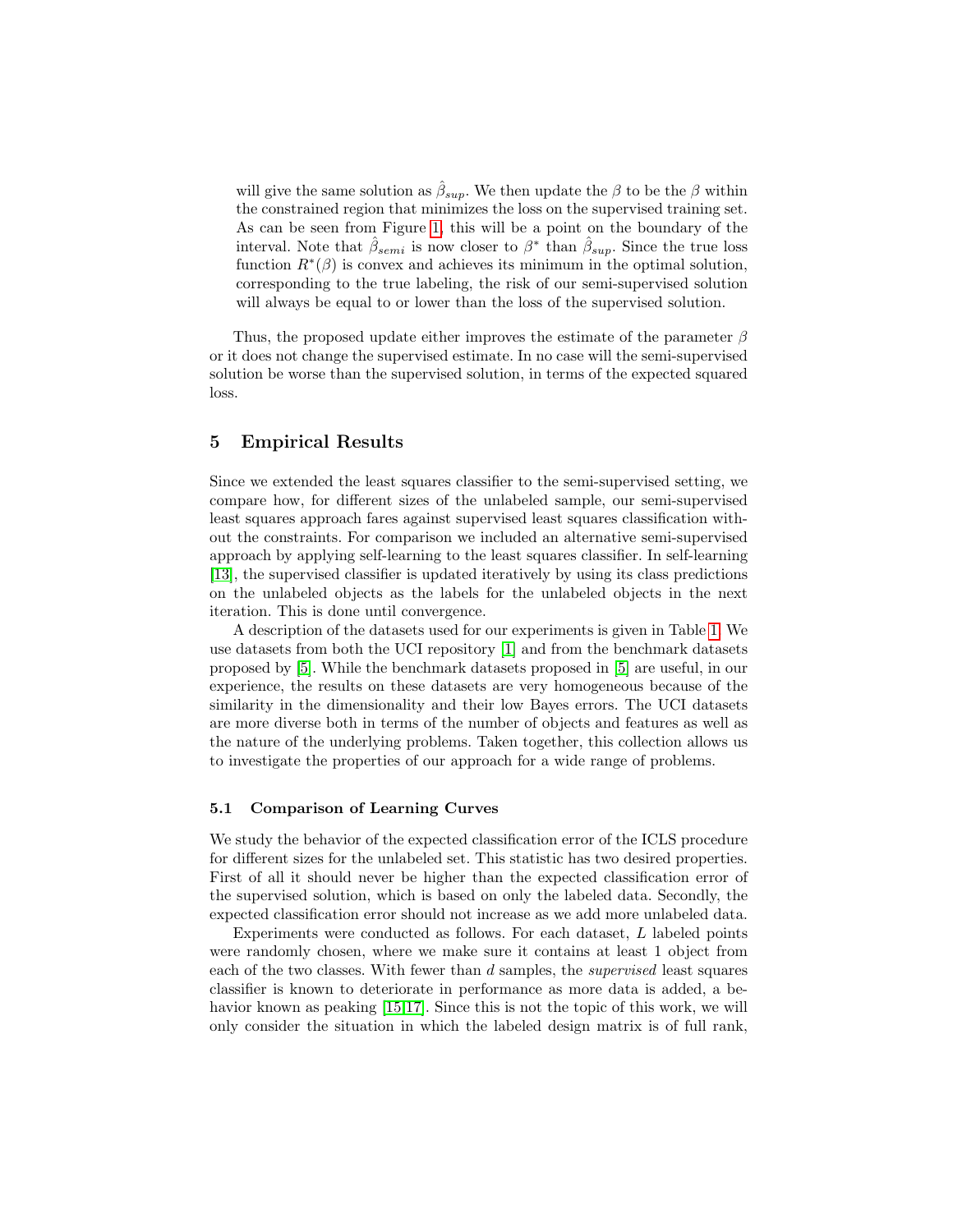| Name          | # Objects | Features<br># | Source            |
|---------------|-----------|---------------|-------------------|
| Ionosphere    | 351       | 33            | $\lceil 1 \rceil$ |
| Parkinsons    | 195       | 22            | 1                 |
| Diabetes      | 768       | 8             | 1                 |
| Sonar         | 208       | 60            | 1                 |
| <b>SPECT</b>  | 267       | 22            | 1                 |
| <b>SPECTF</b> | 267       | 44            | 1                 |
| <b>WDBC</b>   | 569       | 30            | 1                 |
| Digit1        | 1500      | 241           | [5]               |
| <b>USPS</b>   | 1500      | 241           | 5                 |
| COIL2         | 1500      | 241           | [5]               |
| <b>BCI</b>    | 400       | 118           | 5                 |
| g241d         | 1500      | 241           | 5                 |

<span id="page-7-0"></span>Table 1. Description of the datasets used in the experiments. Features indicates the dimensionality of the design matrix after categorical features are expanded into dummy variables.

which we ensure by setting  $L = d + 5$ , the dimensionality and intercept of the dataset plus five observations. For all datasets we ensure a minimum of  $L = 20$ labeled objects.

Next, we create unlabeled subsets of increasing size  $U = [2, 4, 8, ..., 1024]$  by randomly selecting points from the original dataset without replacement. The classifiers are trained using these subsets and the classification performance is evaluated on the remaining objects. Since the test set decreases in size as the number of unlabeled objects increases, the standard error slightly increases with the number of unlabeled objects.

This procedure of sampling labeled and unlabeled points is repeated 100 times. The results of these experiments are shown in Figure [2.](#page-8-0) We report the mean classification error as well as the standard error of this mean. As can be seen from the tight confidence bands, this offers an accurate estimate of the expected classification error.

We find that, generally, the ICLS procedure has monotonically decreasing error curves as the number of unlabeled samples increases, unlike self-learning. On the Diabetes dataset, the performance of self-learning becomes worse than the supervised solution when more unlabeled data is added, while the ICLS classifier again exhibits a monotonic decrease of the average error rate.

### 5.2 Benchmark performance

We now consider the performance of these classifiers in a cross-validation setting. This experiment is set up as follows. For each dataset, the objects are randomly divided into 10 folds. We iteratively go through the folds using 1 fold as validation set, and the other 9 as the training set. From this training set, we then randomly select  $L = d + 5$  labeled objects, as in the previous experiment, and use the rest as unlabeled data. After predicting labels for the validation set for each fold, the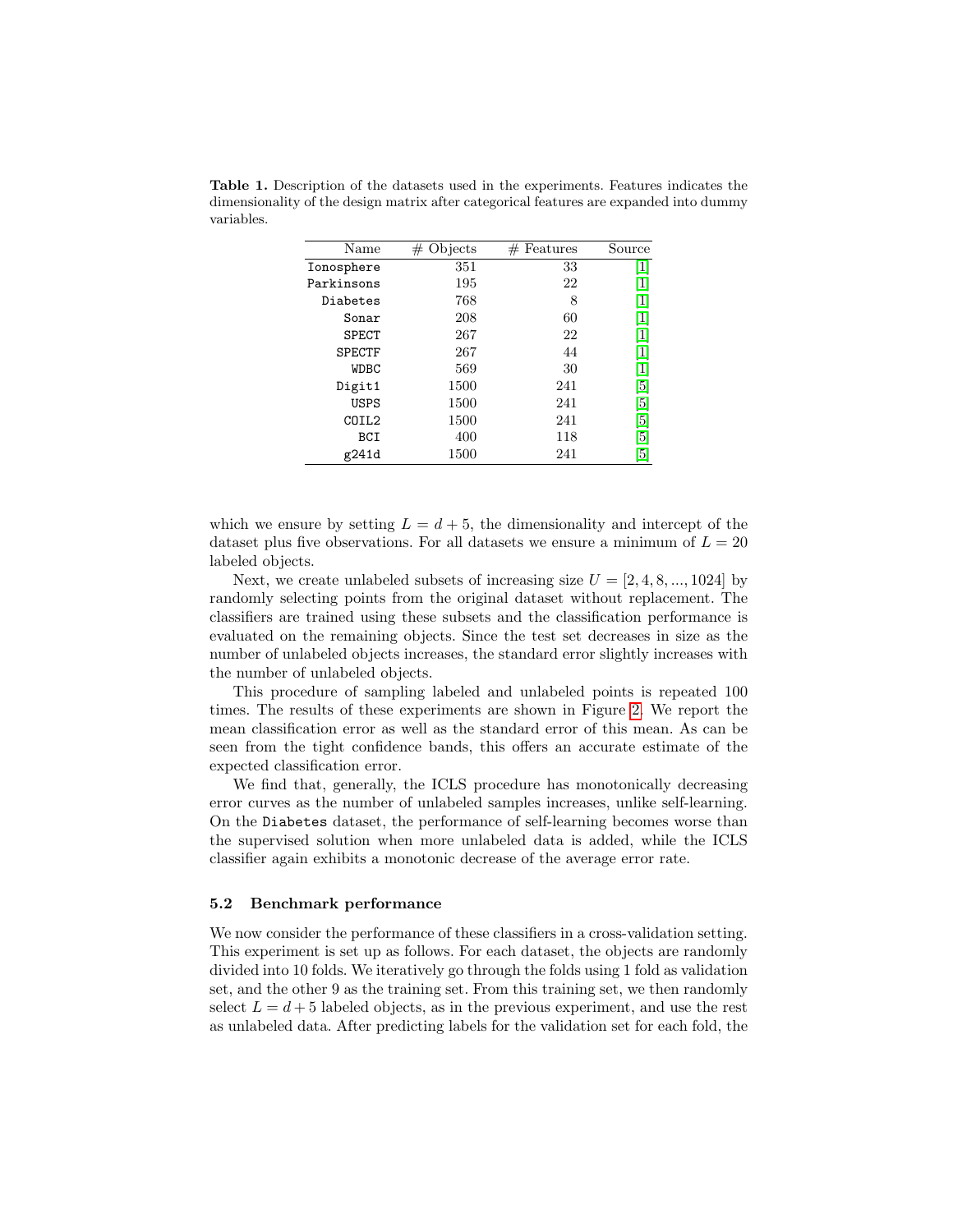

<span id="page-8-0"></span>Fig. 2. Mean classification error for  $L = \max(d + 5, 20)$  and 100 repeats. The shaded areas indicate  $+/-$  the standard error of the mean.

classification error is then determined by comparing the predicted labels to the real labels. This is repeated 20 times, while randomly assigning objects to folds in each iteration.

The results shown in Table [2](#page-9-0) tell a similar story to those in the previous experiment. Most importantly for the purposes of this paper, ICLS, in general, offers solutions that give at least no higher expected classification error than the supervised procedure. Moreover, in most of the cross-validation repeats, the error is not higher than the supervised error, although it does occur in some instances.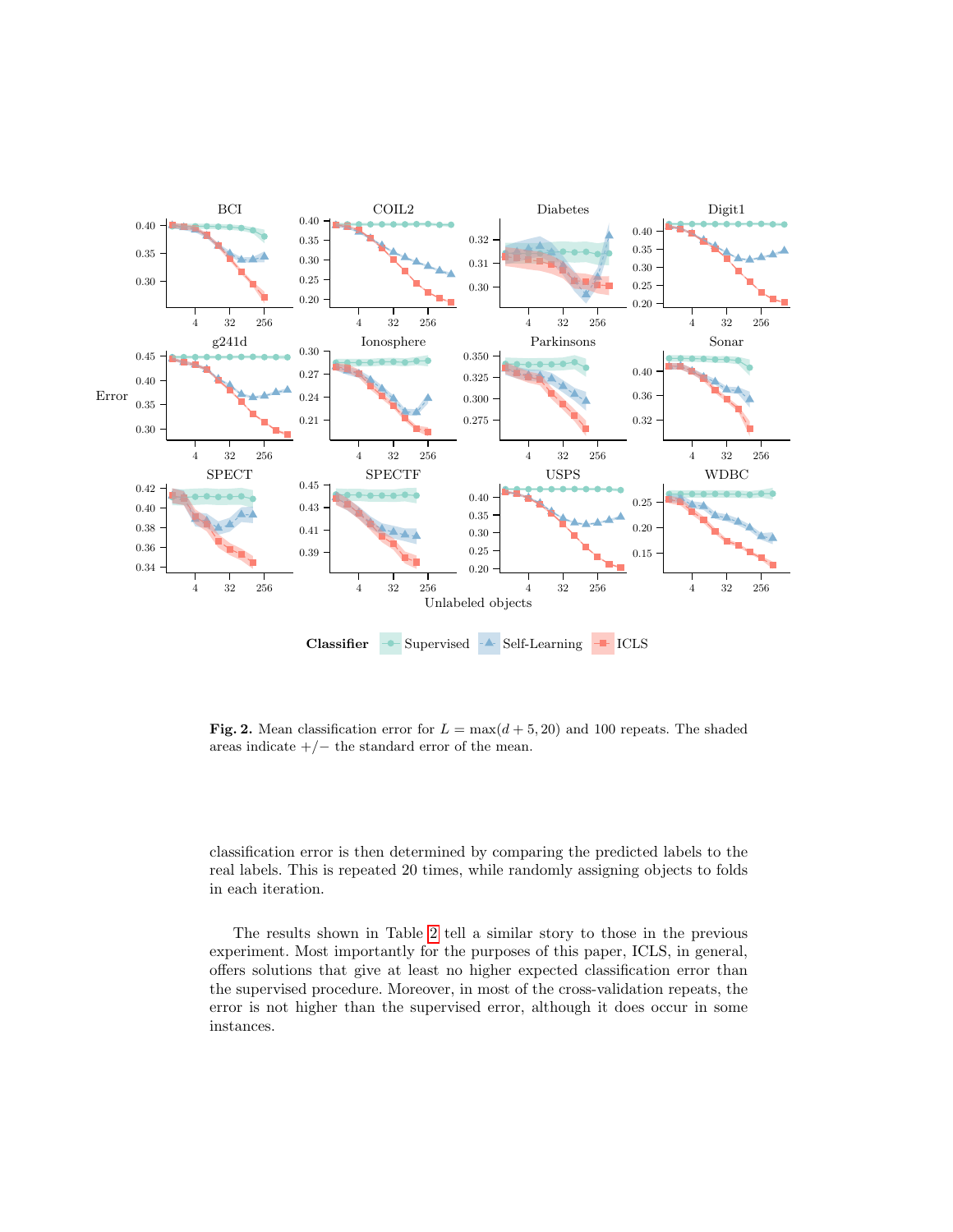<span id="page-9-0"></span>Table 2. Average 10-fold cross-validation error and number of times the error of the semi-supervised classifier is higher than the supervised error for 20 repeats. Oracle refers to the performance of the least squares classifier trained when all labels are known. Indicated in bold is when a semi-supervised classifier has significantly lower error than the other, using a Wilcoxon signed rank test at 0.01 significance level. A similar test is done to determine whether a semi-supervised classifier is significantly worse than the supervised classifier, indicated by underlined values.

| Dataset           | Supervised | Self-Learning | ICLS    | Oracle |
|-------------------|------------|---------------|---------|--------|
| Ionosphere        | 0.29       | 0.24(1)       | 0.19(0) | 0.13   |
| Parkinsons        | 0.33       | 0.29(3)       | 0.27(0) | 0.11   |
| Diabetes          | 0.32       | 0.33(16)      | 0.31(2) | 0.23   |
| Sonar             | 0.42       | 0.37(1)       | 0.32(1) | 0.25   |
| <b>SPECT</b>      | 0.42       | 0.40(7)       | 0.33(0) | 0.17   |
| <b>SPECTF</b>     | 0.44       | 0.41(3)       | 0.36(0) | 0.22   |
| <b>WDBC</b>       | 0.27       | 0.17(0)       | 0.12(0) | 0.04   |
| Digit1            | 0.41       | 0.34(0)       | 0.20(0) | 0.06   |
| <b>USPS</b>       | 0.42       | 0.35(0)       | 0.20(0) | 0.09   |
| COIL <sub>2</sub> | 0.40       | 0.27(0)       | 0.19(0) | 0.10   |
| BCI               | 0.40       | 0.35(0)       | 0.28(0) | 0.16   |
| g241d             | 0.45       | 0.39(0)       | 0.29(0) | 0.13   |

# 6 Discussion

The results presented in this paper are encouraging in the light of negative theoretical performance results in the semi-supervised literature [\[6\]](#page-11-0). The result in Theorem 1 indicates the proposed procedure is in some way robust against reduction in performance. The empirical results in the previous section indicate a similar result in terms of the expected classification error, at least on this collection of datasets. These empirical observations are interesting because the loss that was evaluated in these experiments is misclassification error and not the squared loss that was considered in Theorem 1. Furthermore the experiments were carried in the multivariate setting with an intercept term using limited unlabeled data, rather than the unlimited unlabeled data setting considered in the theorem. This indicates that minimizing the supervised loss over the subset  $\mathcal{C}_{\beta}$ , leads to a semi-supervised learner with desirable behavior, both theoretically in terms of risk and empirically in terms of classification error.

It has been argued that, for discriminative classifiers, semi-supervised learning is impossible without additional assumptions about the link between labeled and unlabeled objects [\[19](#page-11-2)[,20\]](#page-11-3). ICLS, however, is both a discriminative classifier and no explicit additional assumptions about this link are made. Any assumptions that are present follow, implicitly, from the choice of squared loss as the loss function and from the chosen hypothesis space. One could argue that constraining the solutions to  $\mathcal{C}_{\beta}$  is an assumption as well. While this is true, it corresponds to a very weak assumption about the supervised classifier: that it will improve when we add additional labeled data. The lack of additional assumptions has another advantage: no additional parameters need to be correctly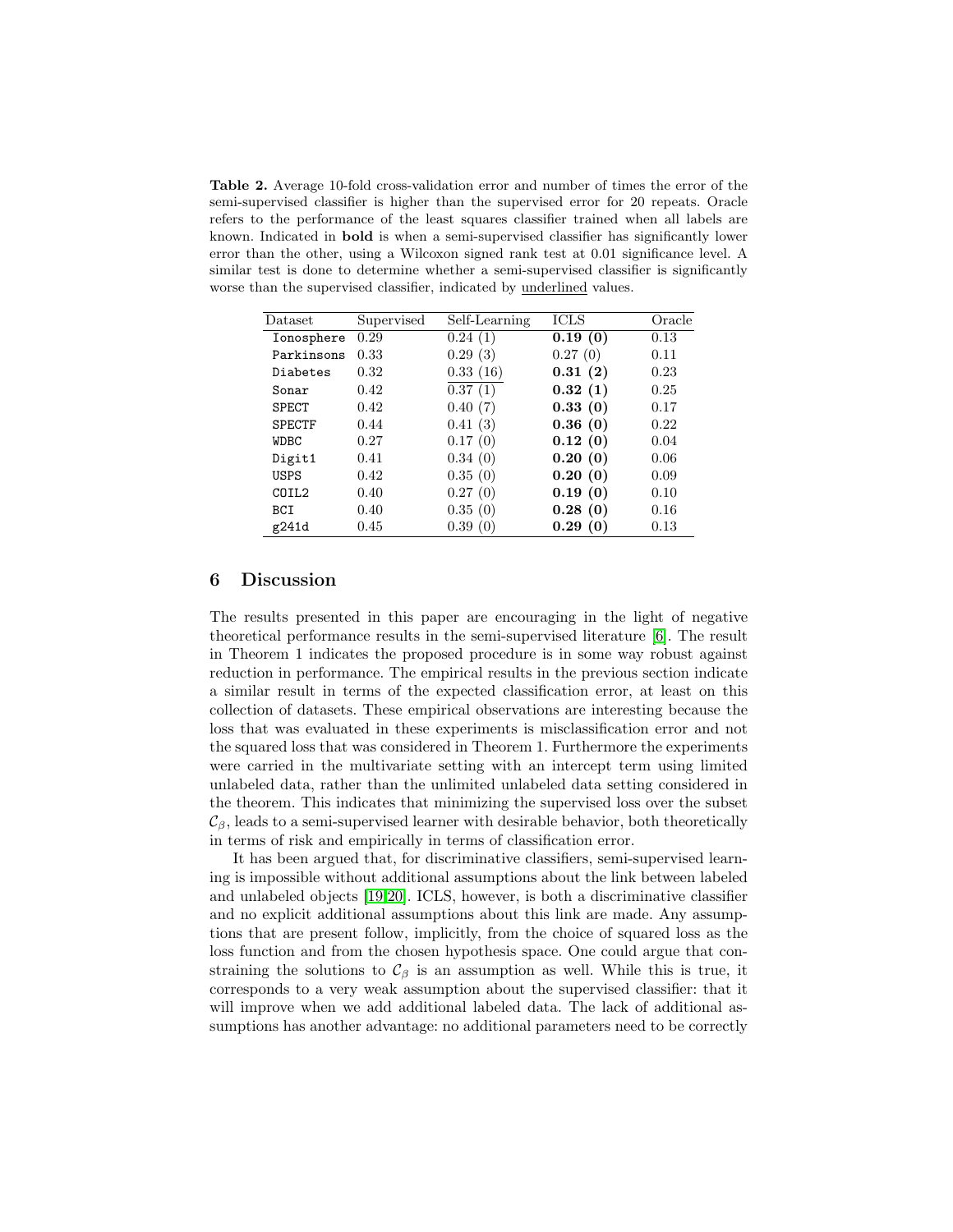set for the results in sections 4 and 5 to hold. There is, for instance, no parameter to be chosen for the importance of the unlabeled data. Therefore, implicitly constrained semi-supervised learning is a very different approach to semi-supervised learning than current alternatives.

An open question is what other classifiers could benefit from the implicitly constrained approach considered here. Using negative log likelihood as a loss function, for instance, also leads to interesting semi-supervised classifiers, for instance in linear discriminant analysis [\[9\]](#page-11-18). For other classifiers, the definition of the constraints used in this work might not lead to any useful constraints at all such that the supervised solution is always recovered. One would have to define additional constraints on the solutions in  $\mathcal{C}_{\beta}$ . The minimization of the supervised loss, considered in this paper, could still be relevant in these cases to construct a semi-supervised classifier that has similar robustness against deterioration in performance as ICLS.

## 7 Conclusion

This contribution introduced a new semi-supervised approach to least squares classification. By implicitly considering all possible labelings of the unlabeled objects and choosing the one that minimizes the loss on the labeled observations, we derived a robust classifier with a simple quadratic programming formulation. For this procedure, in the univariate setting with a linear model without intercept, we can prove it never degrades performance in terms of squared loss (Theorem 1). Experimental results indicate that in expectation this robustness also holds in terms of classification error on real datasets. Hence, semi-supervised learning for least squares classification without additional assumptions can lead to improvements over supervised least squares classification both in theory and in practice.

#### Acknowledgments

Part of this work was funded by project P23 of the Dutch public-private research community COMMIT.

## References

- <span id="page-10-3"></span>1. Bache, K., Lichman, M.: {UCI} Machine Learning Repository (2013), [http://](http://archive.ics.uci.edu/ml) [archive.ics.uci.edu/ml](http://archive.ics.uci.edu/ml)
- <span id="page-10-1"></span>2. Bennett, K.P., Demiriz, A.: Semi-supervised support vector machines. In: Advances in Neural Information Processing Systems 11. pp. 368–374 (1998)
- <span id="page-10-0"></span>3. Bottou, L.: Large-scale machine learning with stochastic gradient descent. In: Proceedings of COMPSTAT'2010. pp. 177–186. Springer (2010)
- <span id="page-10-2"></span>4. Byrd, R.H., Lu, P., Nocedal, J., Zhu, C.: A limited memory algorithm for bound constrained optimization. SIAM Journal on Scientific Computing 16(5), 1190–1208 (1995)